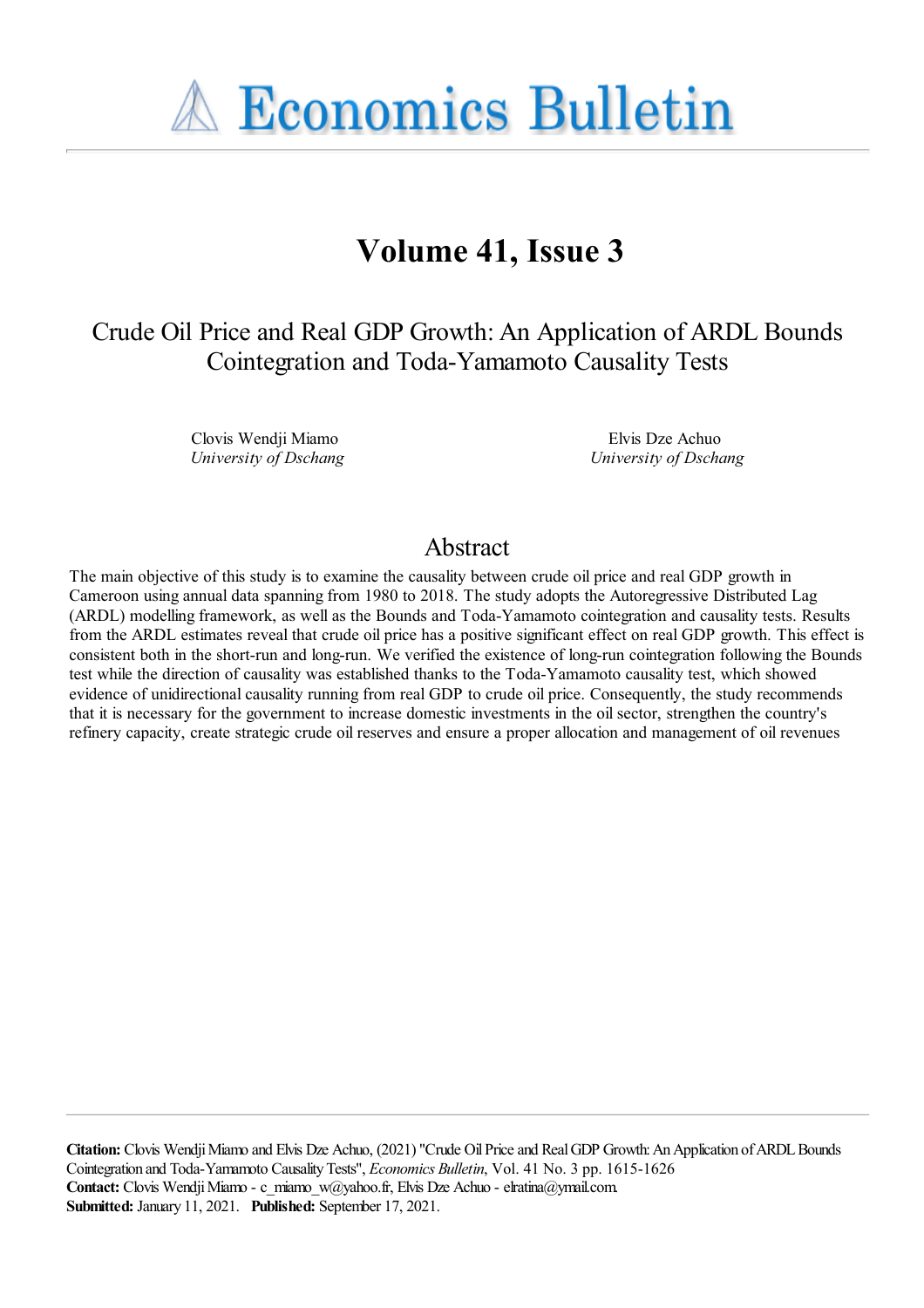# **1 Introduction**

The current growth challenges faced by the global economy are symptoms of a deeper malaise whose panacea is yet to be found. The, variations in crude oil price coupled with the novel coronavirus pandemic constitute major threats to real GDP growth. Thus, recent trends in oil prices and dwindling growth rates in most oil producing Sub-Sahara Africa (SSA) countries in general, and Cameroon in particular have reawakened debates on the oil price–GDP growth relation. However, since the development of the modern oil industry, there have been mixed views on the contribution of natural resources to economic growth and development. On the one hand, most studies before the late 1980s believed that oil was a magic lever to growth. For example, Deaton (1999) posits that oil price hikes have positive effects on Africa's economic development. Deaton's findings corroborate the results of earlier studies (De Long and Williamson 1994, Bardini 1997). Conversely, some researchers validate the resource curse hypothesis propounded by Auty (1993) by asserting that the underdevelopment of most economies especially SSA countries is blamed on resource abundance and poor management of oil revenues (Sachs and Warner 1995, Carmignani and Avom 2010). Therefore, the response to the question whether natural resource abundance is a blessing or curse to economic prosperity remains controversial.

In recent years, the nexus between oil price and GDP growth has been widely exploited and the results often evaluated based on a host of theories notably, the linear/symmetric relationship theory, the asymmetry theory of economic growth and the renaissance growth theory. Proponents of the Linear/Symmetric relationship growth theory (Hamilton 1983, Hooker 1986) posit that changes in GDP growth are caused by oil price changes. Thus, the theory stipulates that there exist a significant negative relation between an oil price increase and GDP growth. However, the asymmetry-in-effect economic growth theory holds that an oil price increase has a negative effect on future GDP growth whereas the effect of an oil price decrease is ambiguous. This asymmetry effect of oil price changes and GDP growth was confirmed by Mark *et al*. (1994) in their analysis of the impact of oil price variation on the growth prospects of African economies.

However, the renaissance growth theory proposed by Lee and Ratti (1995) is of particular importance in this study given that it incorporates both symmetric and asymmetric theories, and makes a distinction between oil price changes and oil price volatility. While the effect of volatility on economic growth is immediate, that of oil price changes is only felt after one year. Nevertheless, irrespective of the variants observed in the preceding theories, we notice a common point of concordance among the proponents, which is the fact that economic growth is driven by crude oil price changes, which corroborates recent studies by Ibrahim (2018), Ogboru *et al*. (2017). Hence, in assessing the effect of crude oil price shocks on Cameroon's economic growth, we explore some related studies from developed as well as developing countries.

Monesa and Qazi (2014) employed the VAR and OLS techniques to examine the effect of oil price shocks on the economic growth of six oil exporting countries (Saudi Arabia, Iran, Kuwait, Nigeria, Venezuela and Indonesia) and found varying effects for different countries. While the effect of an oil shock on GDP growth was significantly negative for Algeria, it was significantly positive for Venezuela. However, the results were statistically insignificant for the rest of the countries. Although other studies focused on Nigeria have confirmed a positive nexus between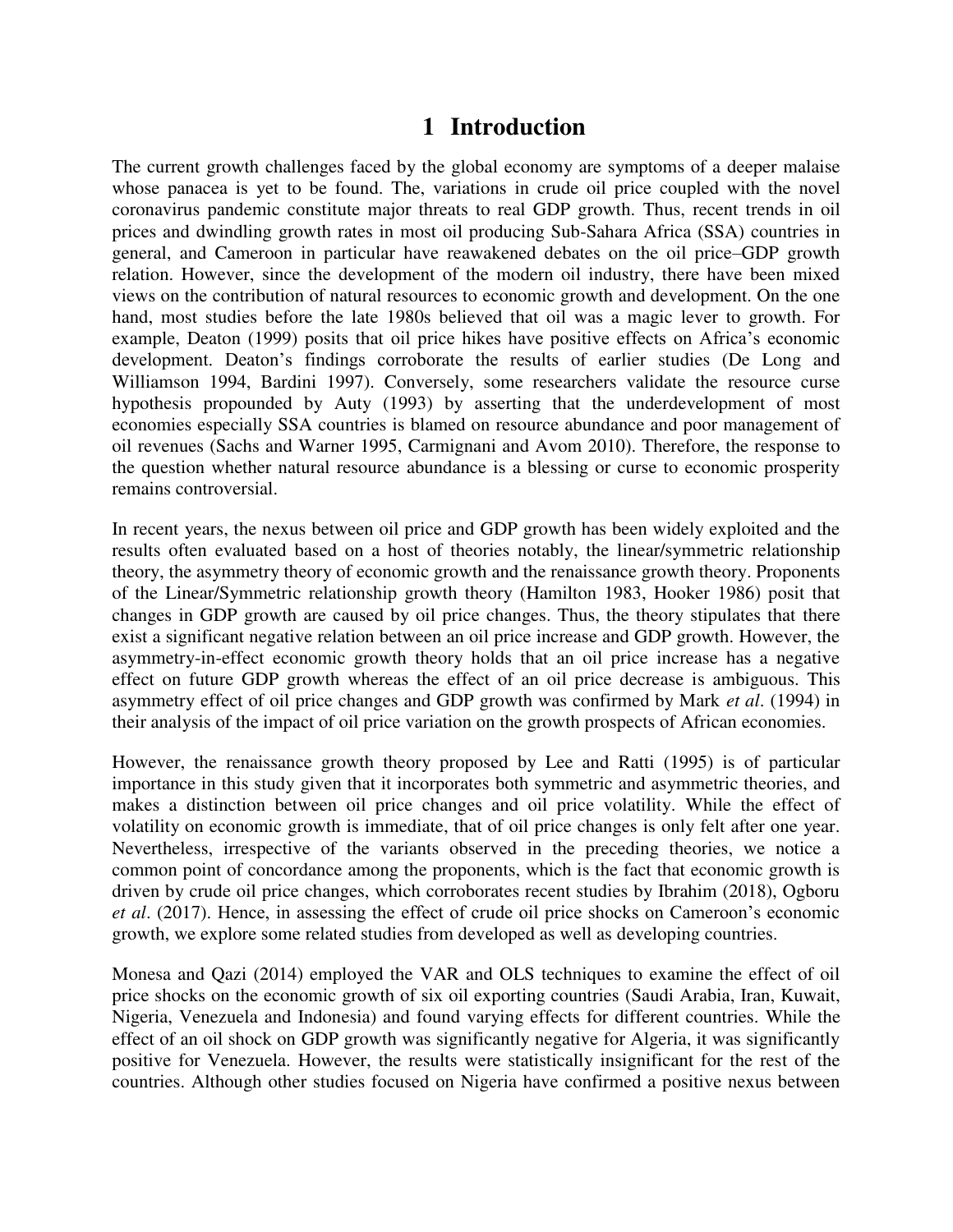oil price and GDP growth (Akpan 2009, Mesagan *et al*. 2018), a negative relation is reported for Turkey (Benli *et al*. 2019) and China (Yoshino and Taghizadeh-Hesary 2014, Khan *et al*. 2017).

Furthermore, a few studies focusing on Cameroon (Omgba 2011, Forgha *et al*. 2015, Besso and Pamen 2017) have also provided conflicting results. For instance, Omgba (2011) adopts a VAR modelling framework and found a positive link between oil booms and economic performance. While this positive effect is confirmed by Forgha *et al*. (2015), a negative relation has however been reported (Besso and Pamen 2017, Forgha *et al*. 2013) thereby confirming the validity of the natural resource curse hypothesis for the Cameroonian economy.

Withal, Cameroon's economic performance remains highly correlated with oil revenue, given that she is a net oil exporter with an average daily production of 100000 barrels down from the over 185000 barrels in 1985 (Molina 2015). Thus, the contribution of crude oil to Cameroon's economic growth cannot be overemphasized. For instance, while oil makes a contribution of less than 10% to the country's GDP, it accounts for about 40% of exports and about 40% of government's fiscal revenue (Cossé 2006). This low contribution of oil to GDP is justified by the fact that the economy of Cameroon is relatively diversified compared to Congo where oil accounts for 50% of GDP and 80% of exports. Likewise, oil accounts for 70% and 90% of Nigeria's GDP and exports respectively (Akanni 2007).

Nevertheless, the contribution of oil to macroeconomic variables has fluctuated over the years, leading to recurrent variations in the country's growth rates, with current annual average records of 5% down from the double digit growth rates of over 10% in the mid-1980s. Cameroon is therefore likely to suffer greatly from falling oil prices. Hence, given the plummeting oil prices since 2014, coupled with the outbreak of the novel coronavirus (COVID-19) pandemic since December 2019, Cameroon's growth rate which has averaged barely 5% for the past decade may further worsen.

However, the Cameroon government has over the past two decades adopted and implemented measures aimed at curbing this plummeting growth rates. Among these measures include the structural adjustments programs, the Poverty Reduction Strategy Paper (PRSP) adopted in 2002, which was later revised in 2009 and christened the Growth and Employment Strategy Paper (GESP), which was recently modified and baptized as the national development strategy (NDS) adopted in 2020 to guide the country's development agenda for the 2021-2030 period. Just like the GESP, which envisaged a double digit growth by 2017, the NDS also envisages a double digit growth which is expected to propel the country to her emergence dream by 2035.

Surprisingly, these measures are yet to yield the required results as decelerating growth rates continue to persist in Cameroon (Cossé 2006, Ngouhouo and Mouchili 2014, Ngouhouo and Nchofoung 2021) despite the strategies employed by the government and other foreign bodies in redressing growth related problems arising essentially from oil price shocks. Furthermore, the conflicting results provided by the few existing studies focusing on the oil price-GDP relation for Cameroon (Omgba 2011, Forgha *et al*. 2015, Besso and Pamen 2017) have fuelled the current need to conduct an empirical econometric investigation on the oil price and Cameroon's real GDP relation. Consequently, the objective of this study is twofold: (1) to examine the effect of crude oil price on economic growth, (2) to verify whether a long-run relation exists between crude oil price and economic growth.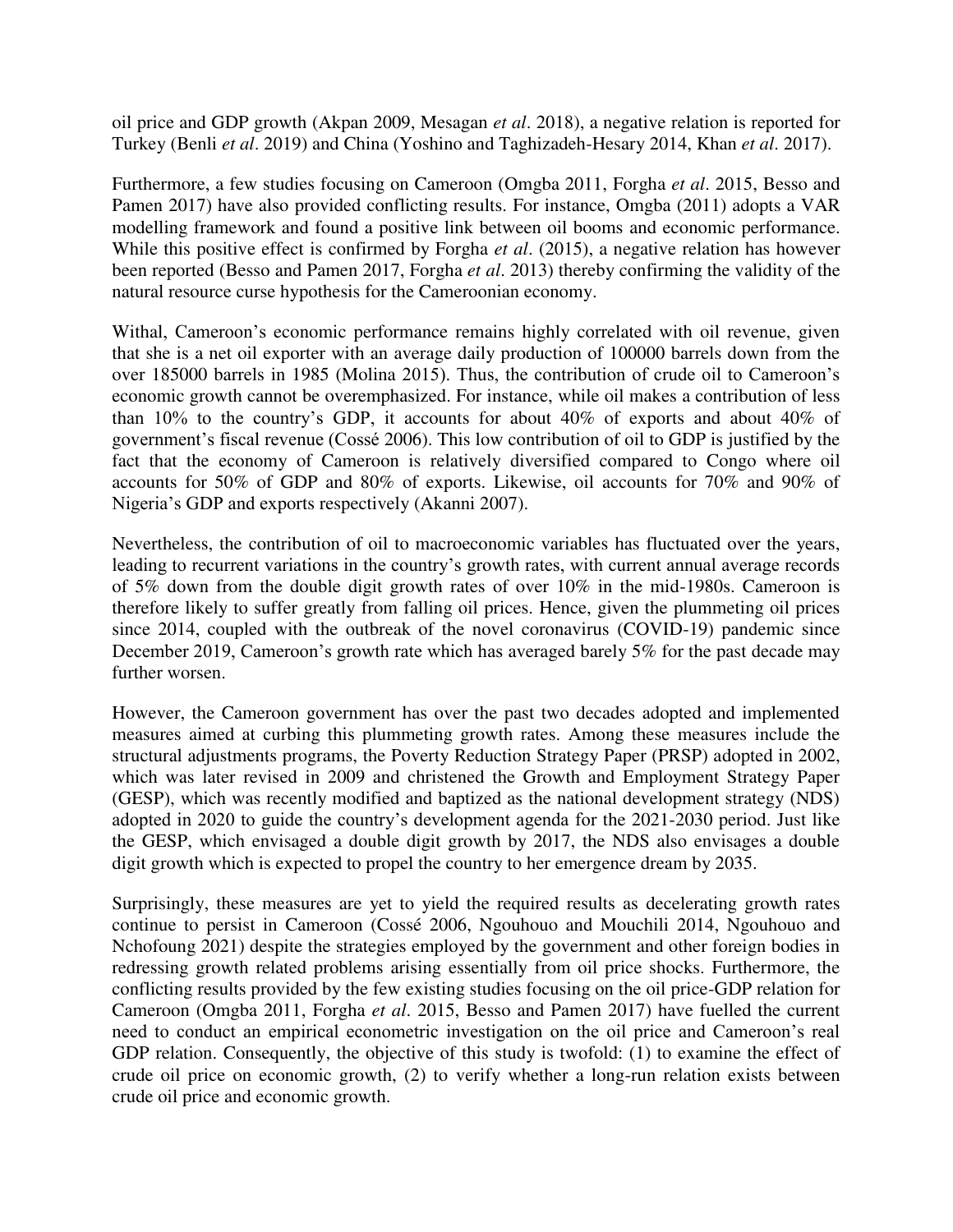Having presented the introduction in section one, the rest of the paper is organised as follows. Section 2 outlines the methodological strategy. The results are presented and discussed in section 3 while the conclusion and policy implications are contained in section 4.

## **2 Methodology**

#### **2.1 Data and Model Specification**

This study uses annual data for Cameroon over the period 1980-2018. The data on the variables for the study were sourced from the World Bank Development Indicators (WDI 2019) and the US British Petroleum Statistical Review of World energy (BP 2019). This period seems to be appropriate for the study given that the major crude oil price shocks are absorbed by this time frame, and also because of data availability.

The dependent variable used is real gross domestic product per capita (denoted GDP, measured in millions of current US dollars), explained principally by crude oil price (henceforth denoted COP, which is Brent crude price in current US dollars per barrel of oil). Other explanatory variables include money supply (denoted MS, proxied by the money and quasi money aggregate (M2)); gross domestic savings (denoted SAV, measured as a percentage of GDP) and interest rate (denoted INT, proxied by bank lending interest rate). All variables are considered in natural logarithms except SAV and INT.

Following the extension of the celebrated Solow (1956) growth model by Mankiw et al. (1992) to include human capital as an additional explanatory variable to growth besides the initially considered labour and physical capital, several variables have as well been included in the augmented Cobb-Douglas production function (Abu-Qarn 2019). Thus, in this study, we focus on human capital investment in the form of crude oil. Wherefore, in line with theoretical propositions and reviewed literature, we specify the following econometric model:

$$
GDP_t = \beta_0 + \beta_1 COP_t + \beta_2 MS_t + \beta_3 SAV_t + \beta_4 INT_t + \varepsilon_t \tag{1}
$$

Where  $\beta_0$  is the intercept;  $\beta_1$ ,  $\beta_2$ ,  $\beta_3$  and  $\beta_4$  are respective slope parameters of COP, MS, SAV and INT; and  $\varepsilon_t$  is the random error term which is assumed to be stationary.

#### **2.2 ARDL Modelling Framework**

The study employed the ARDL approach to cointegration developed by Pesaran *et al*. (2001) because of its econometric advantages over other methods. Firstly, the ARDL technique is based on a single ARDL equation, thereby reducing the number of parameters to be estimated, unlike Johansen (1991). Also, the ARDL approach does not require pre-testing of the series to ascertain their order of integration, since it can be used in situations where the variables are either purely  $I(0)$ , purely  $I(1)$  or both  $I(0)$  and  $I(1)$ . Lastly, the ARDL technique is suitable for small sample datasets like that employed by this study and adjusts for both serial correlation and endogeneity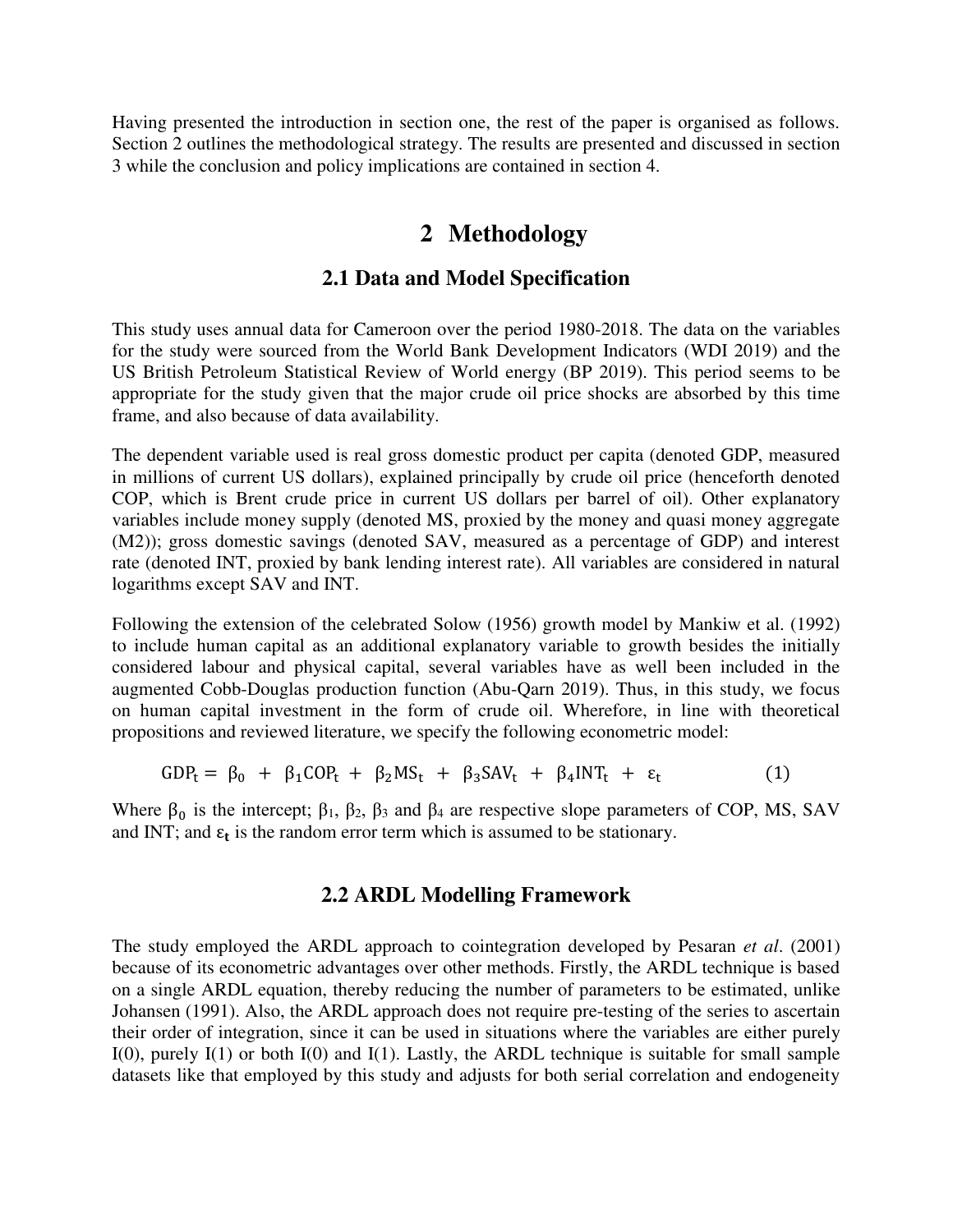since it incorporates adequate number of lags (Avom et al. 2019). Ergo, the ARDL representation of equation (1) is specified as follows:

$$
\Delta GDP_t = \alpha_0 + \sum_{i=1}^p \alpha_1 \Delta GDP_{t-i} + \sum_{i=0}^p \alpha_2 \Delta COP_{t-i} + \sum_{i=0}^p \alpha_3 \Delta MS_{t-i} + \sum_{i=0}^p \alpha_4 \Delta SAV_{t-i} + \sum_{i=0}^p \alpha_5 \Delta INT_{t-i} + \lambda_1 GDP_{t-1} + \lambda_2 COP_t + \lambda_3 MS_t + \lambda_4 SAV_t + \lambda_5 INT_t + \epsilon_t
$$
\n(2)

Where: the variables are all defined as before;  $\Delta$  denotes the first difference operator;  $p = lag$  order selected by the Schwarz Information Criterion (SIC);  $\alpha_0$  is the intercept;  $\varepsilon_t$  is the stochastic error term;  $\alpha_i = 1, 2, 3, 4, 5$  are the short-run dynamic coefficients;  $\lambda_i = 1, 2, 3, 4, 5$  are long-run coefficients of the model.

Following the estimation of equation (2), we verify for the existence of cointegration among modelled variables. This is done by performing the ARDL Bounds test according to Pesaran *et al*.  $(2001)$  which is based on the null hypothesis  $(H<sub>0</sub>)$  that no long-run relation exist between the variables. The decision rule is to reject the null hypothesis if the calculated F-statistic exceeds the upper critical bounds or accept the null hypothesis if the F-statistic falls below the lower critical bounds. The Bounds test is however inconclusive if the F-statistic falls within the bounds (lower bound and upper bound). Hence, when the existence of long-run cointegration is established, we proceed to estimate the error correction model (ECM) which is derived from equation (2) as follows:

$$
\Delta GDP_{t} = \partial_{0} + \sum_{i=1}^{p-1} \partial_{1} \Delta GDP_{t-i} + \sum_{i=0}^{p-1} \partial_{2} \Delta COP_{t-1} + \sum_{i=0}^{p-1} \partial_{3} \Delta MS_{t-1} + \sum_{i=0}^{p-1} \partial_{4} \Delta SAV_{t-i} + \sum_{i=0}^{p-1} \partial_{5} \Delta INT_{t-i} + \varphi ECT_{t-1} + \varepsilon_{t}
$$
\n(3)

Where:  $\varphi$ =speed of adjustment of the parameter;  $\text{ECT}_{t-1}$  is the lagged error correction term. Unlike the short-run dynamics which are captured by the individual coefficients of the lagged terms, information of long-run causality is contained in the  $ECT_{t-1}$ . Withal, significance of a lagged explanatory variable suggests short-run causality while a significant non-zero ( $\omega_i \neq 0$ ) but negative  $ECT_{t-1}$  implies long-run causality among modelled variables.

### **3 Empirical Results**

#### **3.1 Descriptive Statistics**

The mean and standard deviation values in Table I reveal that the level of variability is moderate for some variables (COP, MS and INT) and somewhat volatile for GDP and SAV. Real GDP has reached maximum and minimum values of \$1540.568 and \$649.9918 in the year 2014 and 2000 respectively. Crude oil price however attained its peak value of \$111.6697 in 2012 and the lowest value of \$12.71566 in 1998. Given that Cameroon is a net oil exporter which is theoretically believed to benefit during periods of oil price hikes, these variations are indicative of the fact that the effect of crude oil price shocks on real GDP is felt after a lag of two years.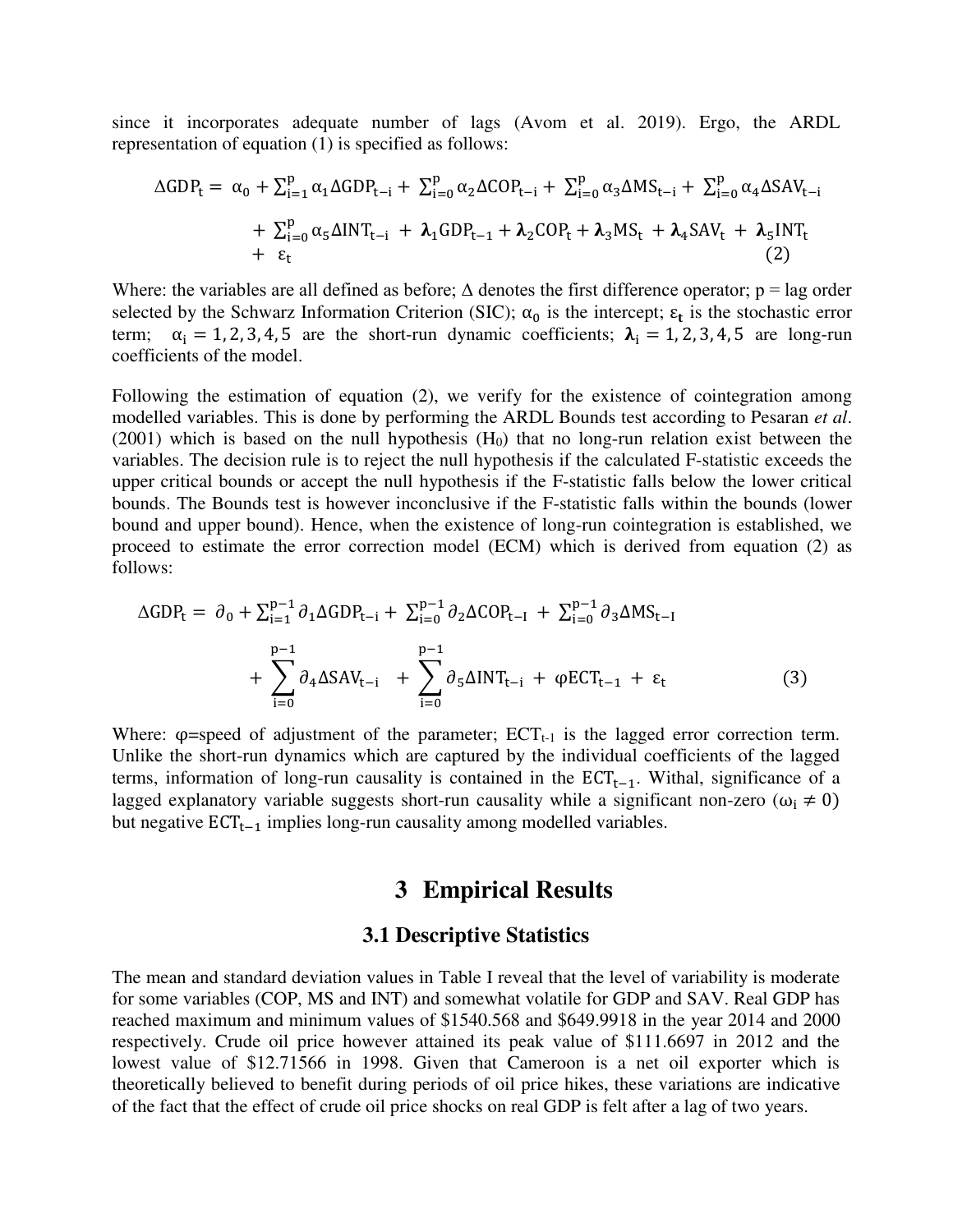|                 |             | I avie I. Descriptive Statistics and Correlations |             |             |             |
|-----------------|-------------|---------------------------------------------------|-------------|-------------|-------------|
|                 | <b>GDP</b>  | COP                                               | MS          | <b>SAV</b>  | <b>INT</b>  |
| Mean            | 996.7493    | 41.64964                                          | 17.70499    | 21.01917    | 11.02028    |
| Maximum         | 1540.568    | 111.6697                                          | 23.66621    | 29.56272    | 19.29000    |
| Minimum         | 649.9918    | 12.71566                                          | 11.05116    | 16.53679    | $-3.770000$ |
| Std. Dev.       | 257.8223    | 31.09816                                          | 3.769555    | 3.057589    | 6.508808    |
| <b>Skewness</b> | 0.493311    | 1.185302                                          | $-0.089952$ | 1.329054    | $-0.558291$ |
| Kurtosis        | 2.013302    | 3.036983                                          | 1.798581    | 4.273931    | 2.252334    |
| Jarque-Bera     | 2.920495    | 8.431693                                          | 2.213660    | 13.03266    | 2.708638    |
| (P-value)       | (0.2321)    | (0.0147)                                          | (0.3306)    | (0.0014)    | (0.2581)    |
| <b>GDP</b>      |             |                                                   |             |             |             |
| <b>COP</b>      | 0.785129    |                                                   |             |             |             |
| MS              | 0.249704    | 0.188251                                          | 1           |             |             |
| <b>SAV</b>      | $-0.447328$ | $-0.339808$                                       | 0.374787    |             |             |
| <b>INT</b>      | $-0.181896$ | $-0.189744$                                       | $-0.541661$ | $-0.380268$ |             |
|                 |             |                                                   |             |             |             |

Table I: Descriptive Statistics and Correlations

Source: Computed by Authors from Eviews9 Output

Moreover, one may likely assume that the lowest and highest growth rates recorded in Cameroon in the year 2000 and 2014 respectively could have been occasioned by the respective lowest and highest values of crude oil price in 1998 and 2012. This therefore leaves us with the belief that there is a high degree of correlation between crude oil price and economic growth in Cameroon. The correlation results show evidence of the existence of a generally weak correlation between independent variables. However, while there is positive correlation between GDP and explanatory variables such as COP and MS, the correlation is negative between GDP and SAV as well as between INT. Thus, this weak correlation between independent variables shows evidence of the absence of multicollinearity which is indicative of a strong explanatory power of the estimated coefficients.

#### **3.2 Unit Root Tests**

The study performed unit root test to verify whether the variables are not integrated of an order above one, so as to avoid spurious results inherent in the presence of  $I(2)$  variables (Nkoro  $\&$ Uko, 2016). Thus, the stationarity of variables was examined by employing the Dickey-Fuller Generalised Least Square (DF-GLS), the ADF and Philips-Perron (PP) unit root tests. All three tests show similar results for all the modelled variables, even though Alimi (2014) recommends the DF-GLS over ADF and PP, by arguing that the ADF and PP tests have very poor size and power properties, and thus unreliable for small sample datasets. The unit root results in Table II show that but for savings that is stationary at levels, the other variables are stationary at first difference. Thus, our variables are both  $I(0)$  and  $I(1)$ .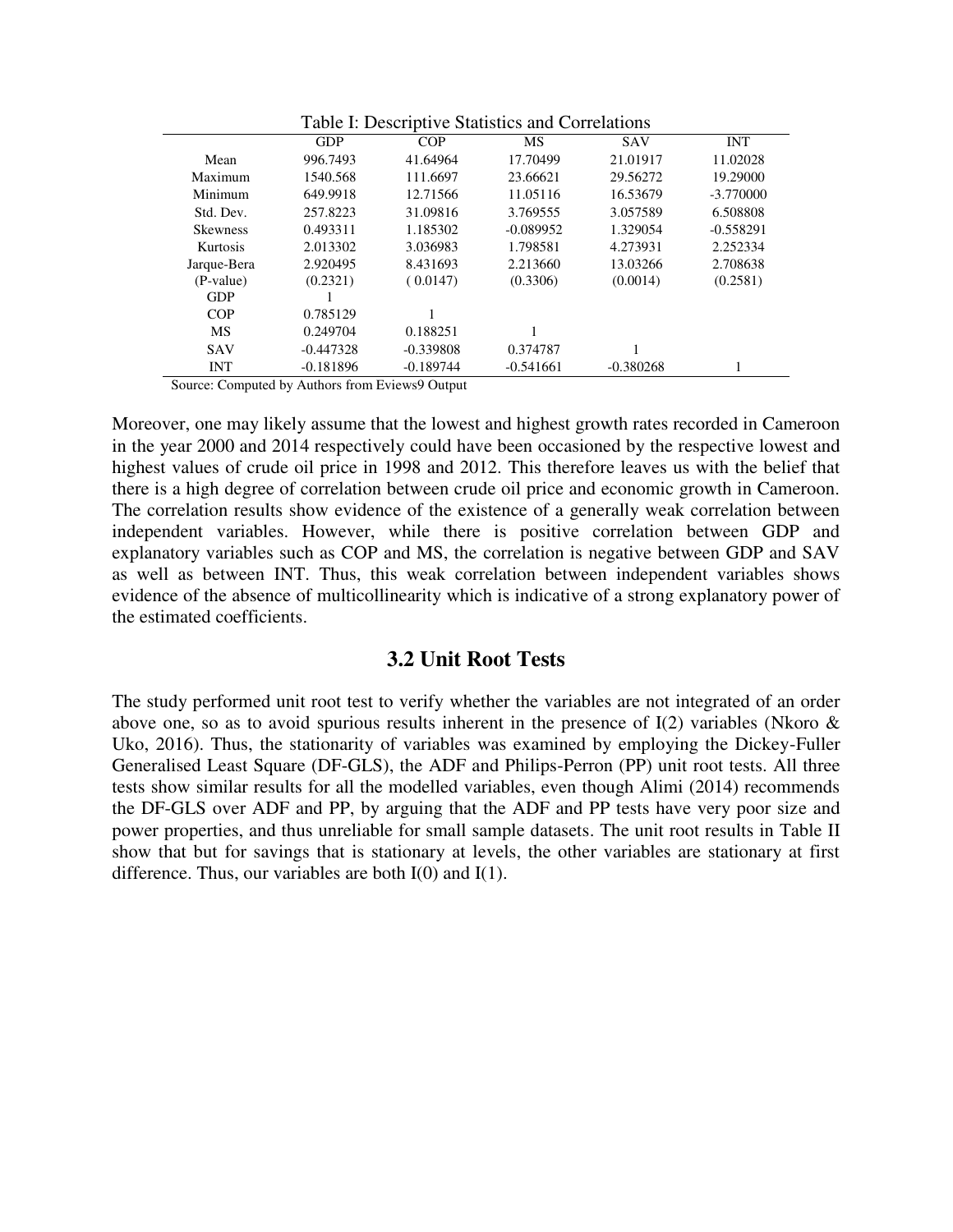| Table II: Unit Root Tests |                          |                          |                            |             |
|---------------------------|--------------------------|--------------------------|----------------------------|-------------|
|                           | <b>ADF</b> Test          | PP Test                  | DF-GLS Test                | Order of    |
| Variable                  | t-Statistic<br>(P-value) | t-Statistic<br>(P-value) | t-Statistic<br>$(P-value)$ | Integration |
| <b>GDP</b>                | $-4.003103*$             | $-5.731750*$             | $-4.036501*$               | I(1)        |
|                           | (0.0039)                 | (0.0000)                 | (0.0003)                   |             |
| <b>COP</b>                | $-5.268976*$             | $-4.455922*$             | $-5.323479*$               | I(1)        |
|                           | (0.0001)                 | (0.0001)                 | (0.0000)                   |             |
| <b>MS</b>                 | $-5.648479*$             | $-5.648479*$             | $-5.693926*$               | I(1)        |
|                           | (0.0000)                 | (0.0000)                 | (0.0000)                   |             |
| <b>SAV</b>                | $-2.726325***$           | $-2.943670***$           | $-2.298512**$              | I(0)        |
|                           | (0.0795)                 | (0.0502)                 | (0.0276)                   |             |
| <b>INT</b>                | $-5.813577*$             | $-6.008286*$             | $-5.878780*$               | I(1)        |
|                           | (0.0000)                 | (0.0000)                 | (0.0000)                   |             |

Source: Computed by Authors. Notes: \*, \*\*, & \*\*\* denote statistical significance at 1%, 5%, and 10% respectively;  $I(0)$  = stationary at levels;  $I(1)$  = stationary at first difference

### **3.3 Bounds Test to Cointegration**

In performing the Bounds test to cointegration, two main steps are followed: first we estimate the specified ARDL model and then select an optimal lag length. Consequently, the optimal lag length was automatically selected based on the Schwarz information criteria. Thus, Figure 1 reveals an optimal lag length of ARDL(1,4,1,3,0) for the top 20 models of the estimated ARDL model.



Having determined an optimal lag length, we then conducted the Bounds test (see Table III) and the results show that the F-statistic is 3.969, which exceeds the upper critical bound of 3.52 at the 10% level of significance. Thus, the null hypothesis of no cointegration is rejected. Nevertheless,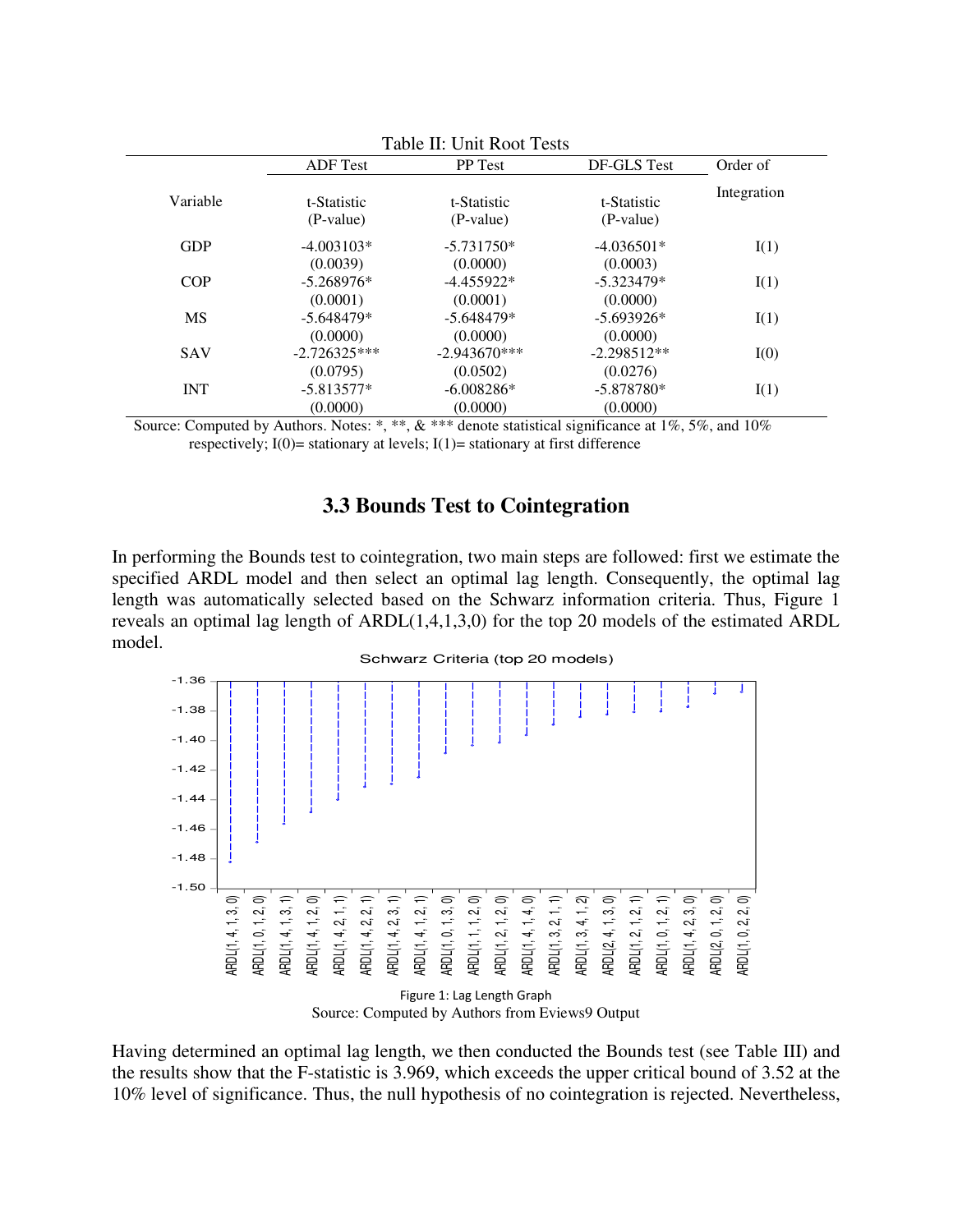although the existence of cointegration has been established, the direction of causality remains unknown. In effect, we proceed to the determination of the direction of causality by employing the Toda-Yamamoto (1995) causality test (results are presented in Table IV).

| Table III: ARDL Bounds Test                      |                  |                    |  |  |  |
|--------------------------------------------------|------------------|--------------------|--|--|--|
| Null Hypothesis: No long-run relationships exist |                  |                    |  |  |  |
| Variables                                        | F-statistic      | K                  |  |  |  |
| F(GDP, COP, MS, SAV, INT)                        | 3.969728*        | 4                  |  |  |  |
| <b>Critical Value</b>                            | Lower Bound (I0) | Upper Bound $(I1)$ |  |  |  |
| 10%                                              | 2.45             | 3.52               |  |  |  |
| 5%                                               | 2.86             | 4.01               |  |  |  |
| $2.5\%$                                          | 3.25             | 4.49               |  |  |  |
| 1%                                               | 3.74             | 5.06               |  |  |  |

Source: Computed by Authors: Notes: \* denotes statistical significance at 10%

| Table IV: Toda-Yamamoto Non-causality Analysis |             |             |            |             |            |
|------------------------------------------------|-------------|-------------|------------|-------------|------------|
| Variable                                       | <b>GDP</b>  | <b>COP</b>  | MS         | <b>SAV</b>  | <b>INT</b> |
| <b>GDP</b>                                     | .           | 14.29359*   | 4.561612   | 1.863001    | 9.260821** |
|                                                |             | (0.0008)    | (0.1022)   | (0.3940)    | (0.0098)   |
| COP                                            | 0.454405    | .           | 4.659414   | 0.784574    | 0.492029   |
|                                                | (0.7968)    |             | (0.6863)   | (0.6755)    | (0.7819)   |
| <b>MS</b>                                      | 2.069928    | 0.207174    | .          | 1.124549    | 2.596419   |
|                                                | (0.3552)    | (0.9016)    |            | (0.5699)    | (0.2730)   |
| <b>SAV</b>                                     | 5.918105*** | 4.658743*** | 1.074013   | .           | 18.80611*  |
|                                                | (0.0519)    | (0.0974)    | (0.5845)   |             | (0.0001)   |
| <b>INT</b>                                     | 5.545387*** | 3.349233    | 8.454124** | 5.281675*** | . <b>.</b> |
|                                                | (0.0625)    | (0.1874)    | (0.0146)   | (0.0713)    |            |

Source: Computed by Authors from Eviews9 Output. Notes: P-values are given in parentheses ( ); \*; \*\*  $&$  \*\*\* denotes statistical significance at 1%, 5% & 10% respectively

Table IV shows evidence of both unidirectional and bidirectional causality between the dependent and explanatory variables. Specifically, there is evidence of unidirectional causality from GDP to crude oil price (COP), from (SAV to GDP; SAV to COP; INT to GDP; and INT to MS). Bidirectional causality is established between interest rate (INT) and GDP, thereby implying a feedback effect. A feedback effect is also observed between INT and savings (SAV).

#### **3.4 Error Correction Model Estimates**

The short-run results in Table V show that the coefficient of the lagged error correction term, ECT(-1) is negative and statistically significant at 5%, thereby confirming the existence of longrun cointegration between the independent variables and real GDP. Thus, the ECT(-1) coefficient of –0.286313, implies that the deviation from long-run equilibrium of real GDP in the previous year is corrected by about 29% in the current year to restore equilibrium. Furthermore, the results show that current and first lag values of crude oil have insignificant effects on real GDP while the effects of the second and third lag values significantly impact real GDP. Specifically, there is evidence at the 5% level of significance that the second lag of crude oil has a negative effect on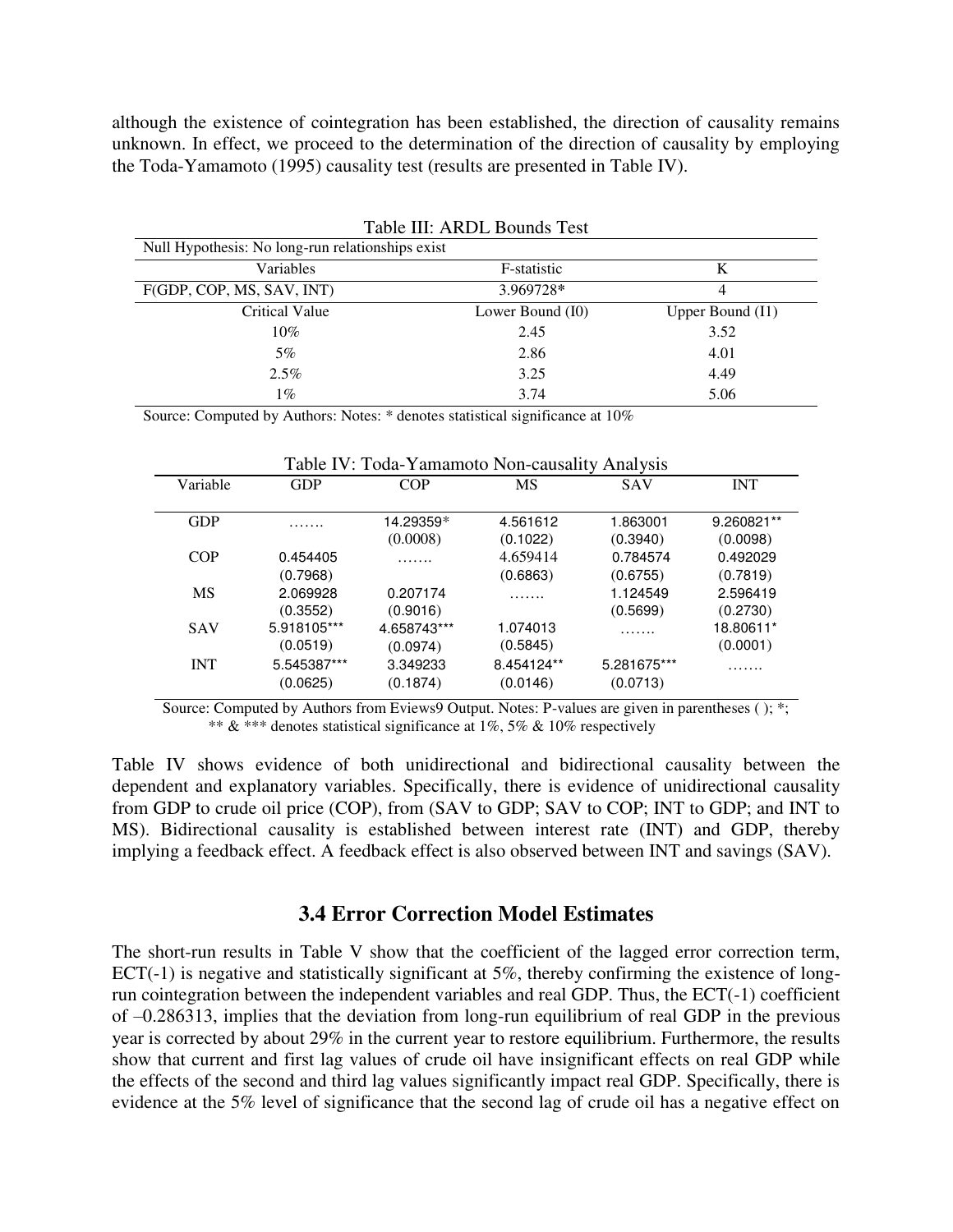real GDP while the effect is positive for the third lag. We find similar effects of money supply and savings on real GDP. Also, interest rates have a significant positive effect on real GDP at the 1% level of significance.

| $\ldots$ communion recognition of $\ldots$ and $\ldots$<br>Dependent Variable: GDP |                |            |             |        |  |
|------------------------------------------------------------------------------------|----------------|------------|-------------|--------|--|
| <b>Short-run Coefficients</b>                                                      |                |            |             |        |  |
| Variable                                                                           | Coefficient    | Std. Error | t-Statistic | Prob.  |  |
| D(COP)                                                                             | 0.079636       | 0.048967   | 1.626316    | 0.1213 |  |
| $D(COP(-1))$                                                                       | $-0.100471$    | 0.090361   | $-1.111886$ | 0.2808 |  |
| $D(COP(-2))$                                                                       | $-0.139751**$  | 0.058794   | $-2.376947$ | 0.0288 |  |
| $D(COP(-3))$                                                                       | $0.187006**$   | 0.060506   | 3.090720    | 0.0063 |  |
| D(MS)                                                                              | $-0.787463*$   | 0.147776   | $-5.328757$ | 0.0000 |  |
| D(SAV)                                                                             | 0.545663**     | 0.251410   | 2.170414    | 0.0436 |  |
| $D(SAV(-1))$                                                                       | $-0.551279**$  | 0.182545   | $-3.019960$ | 0.0074 |  |
| $D(SAV(-2))$                                                                       | $-0.253583***$ | 0.124826   | $-2.031495$ | 0.0572 |  |
| D(INT)                                                                             | $0.011170*$    | 0.003047   | 3.665817    | 0.0018 |  |
| $ECT(-1)$                                                                          | $-0.286313**$  | 0.102133   | $-2.803322$ | 0.0118 |  |
| <b>Long-run Coefficients</b>                                                       |                |            |             |        |  |
| <b>COP</b>                                                                         | $0.571445*$    | 0.150660   | 3.792948    | 0.0013 |  |
| <b>MS</b>                                                                          | 0.472724       | 0.477610   | 0.989770    | 0.3354 |  |
| <b>SAV</b>                                                                         | 1.315920       | 0.842962   | 1.561067    | 0.1359 |  |
| <b>INT</b>                                                                         | $0.039012**$   | 0.017184   | 2.270292    | 0.0357 |  |
| C                                                                                  | $-0.901773$    | 3.149827   | $-0.286293$ | 0.7779 |  |

Table V: Estimation Results of ARDL $(1, 4, 1, 3, 0)$ 

Source: Computed by Authors from Eviews9 Output. Notes: \*, \*\*, &\*\*\* represent statistical significance at 1%, 5% & 10% respectively

In addition, the results of the long-run coefficients reveal that there is a significant positive longrun relation between crude oil price and real GDP, as well as interest rate and real GDP. Specifically, there is evidence at the 1% level of significance that a 10% increase in crude oil price has the tendency of raising Cameroon's real GDP by 5.7% in the long-run. This result is consistent with the findings of Akanni and Adejumo (2006), Akpan (2009) and Forgha *et al.* (2015) but contrary to the findings of Besso and Pamen (2017).

#### **3.5 Robustness Checks**

The relevance and pertinence of the model was validated based on diagnostic checks such as the tests for heteroscedasticity, serial correlation, normality and specification, as well as model stability. The diagnostic test results in Table VI indicate that the model is correctly specified, serially uncorrelated, and homoscedastic. Hence, the results of our estimations can be reliably interpreted and used for policy recommendations.

| Tuble T. Mouch Diagnostics |                           |  |  |  |
|----------------------------|---------------------------|--|--|--|
| Test                       | Statistic Value (P-value) |  |  |  |
| Breusch-Pagan-Godfrey      | 1.287086 (0.3040)         |  |  |  |
| Breusch-Godfrey            | 1.484580 (0.2596)         |  |  |  |
| <b>Ramsey RESET</b>        | 0.001360(0.9710)          |  |  |  |
| Jarque-Bera                | 0.191889 (0.191889)       |  |  |  |
|                            |                           |  |  |  |

Table VI: Model Diagnostics

Source: Computed by Authors from Eviews9 Output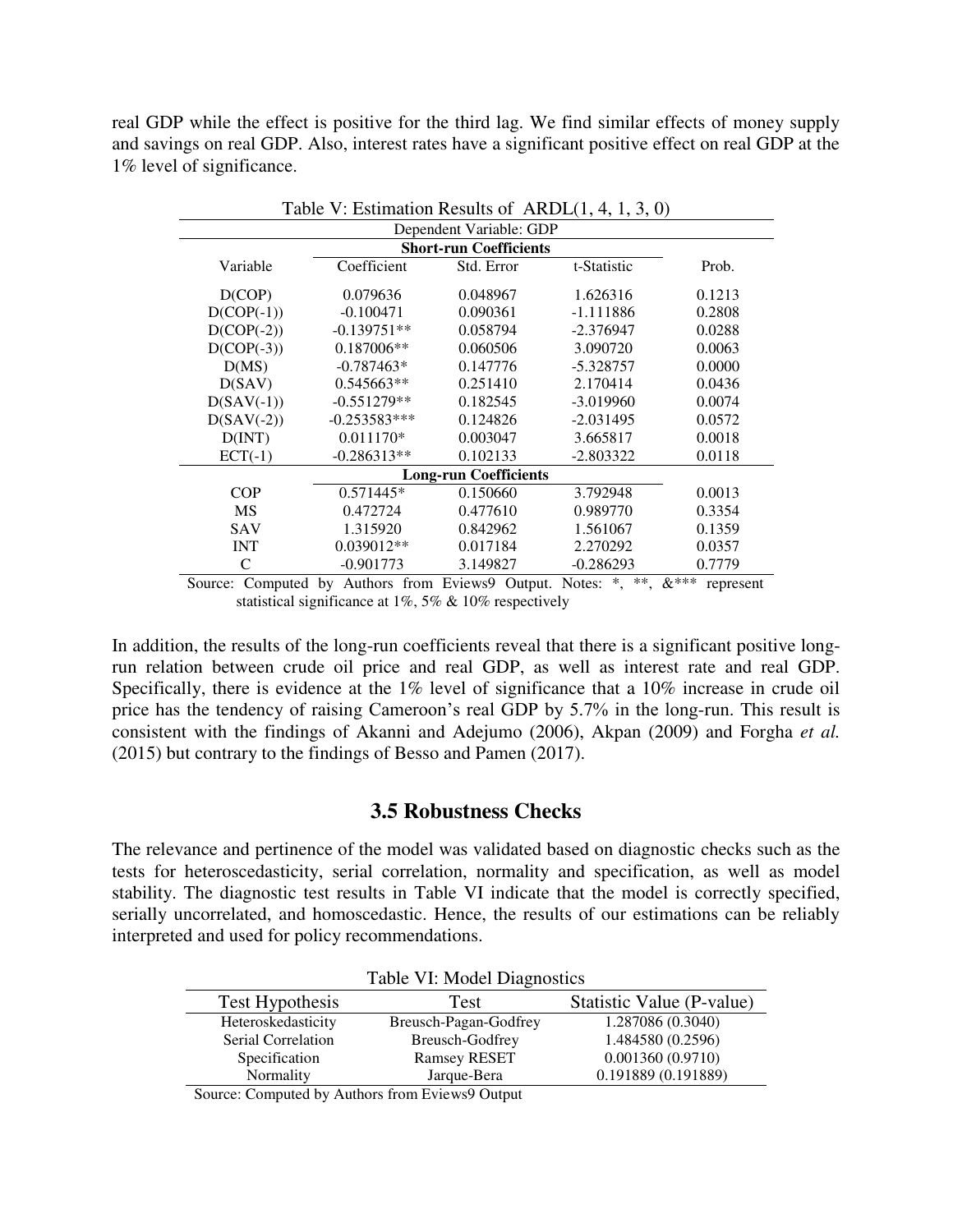In addition, the stability of the model was verified with the help of the Cumulative Sum (CUSUM) and the CUSUM squares of recursive residuals stability tests (see Figures 2 and 3) which show that all coefficients of the estimated model lie within the 5 percent critical bounds, thereby confirming the existence of a long-run relation between modeled variables and the stability of estimated coefficients (Alimi 2014).



Finally, the histogram normality test was conducted to verify for normality (see figure 4). Consequently, we observe from Figure 4 that the probability value of the Jarque-Bera statistic is insignificant, which shows evidence of the normality of the modelled variables.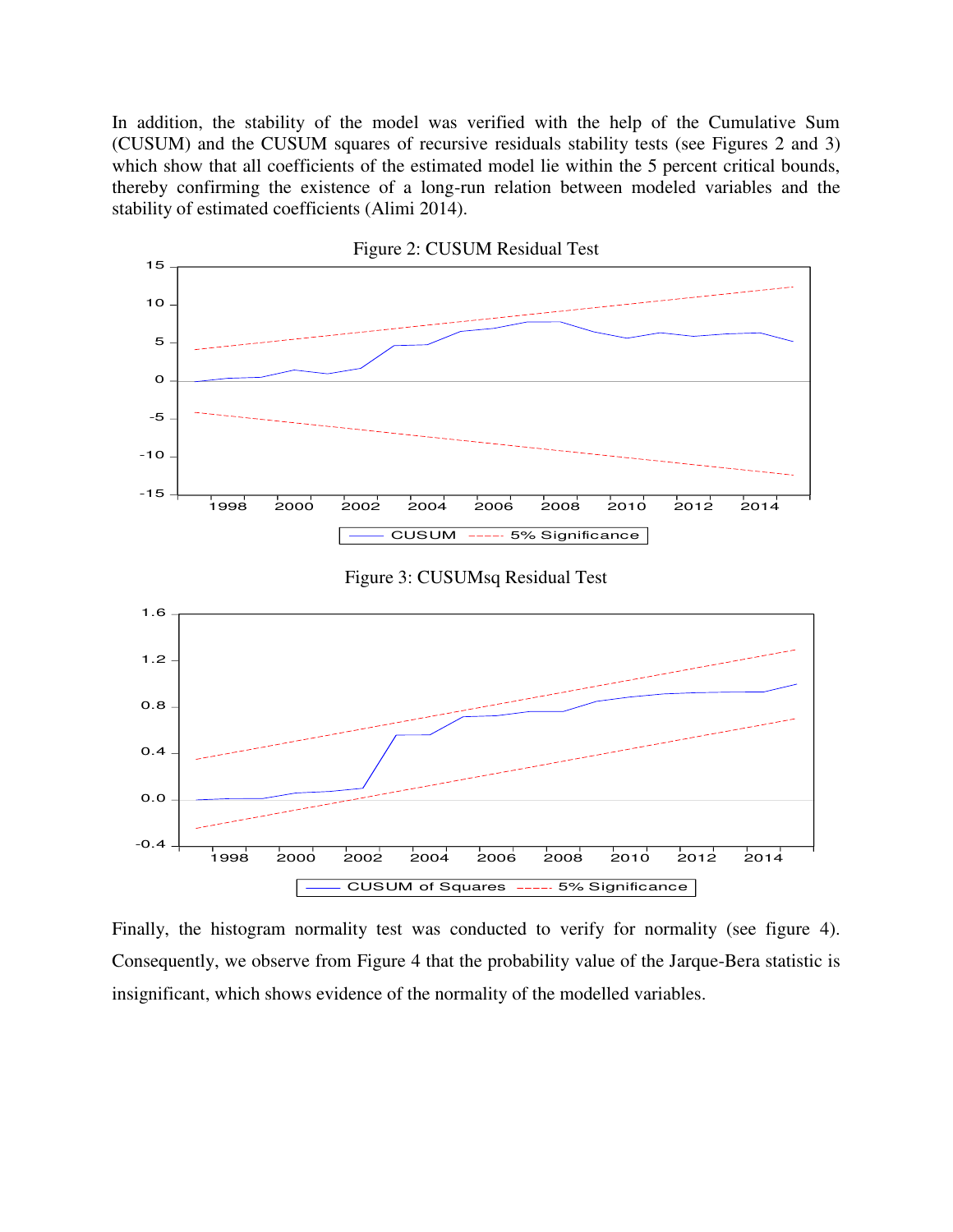

## **4 Conclusion and Policy Implications**

The main purpose of this study was to investigate the effect of crude oil price shocks on Cameroon's real GDP growth. The study employed the ARDL estimation technique and found a positive significant effect of oil price on the economic growth of Cameroon. This effect is consistent in both the short-run and long-run periods. Furthermore, the ARDL Bounds test to cointegration revealed the existence of a long-run relation between real GDP and the explanatory variables, thereby necessitating the estimation of the error correction model. However, given the inability of the ARDL Bounds test to establish the direction of causality among variables, we employed the Toda-Yayamoto (1995) causality test and found evidence of unidirectional causality among the dependent and explanatory variables. For example, we found evidence of unidirectional causality running from crude oil price to real GDP.

Based on these findings, the study recommends that it is necessary for oil exporting countries in general and Cameroon in particular to increase domestic investments in the oil sector, and ensure a proper allocation and management of oil revenues. Moreover, oil rich countries could embrace economic diversification in order to gauge against structural changes eminent with export booms from the oil sector (Corden and Neary, 1982). In addition, the highly variable crude oil prices require that oil rich countries should strengthen their refinery capacities and create strategic crude oil reserves in order to take advantage of oil price hikes.

### **References**

- Akanni, O.P. (2007) "Oil wealth and economic growth in oil exporting African countries" *African Economic Research Consortium*, AERC Research Paper 170.
- Akanni, O.P., Adejumo, A.V. (2006) "Oil price shock and macroeconomic activity in Nigeria" *International Research Journal of Finance and Economics* **3**, 28-34.
- Alimi, R.S. (2014) "ARDL Bounds testing approach to cointegration: A re-examination of augmented Fisher hypothesis in an open economy" *Asian Journal of Economic Modelling* **2**(2), 103-114.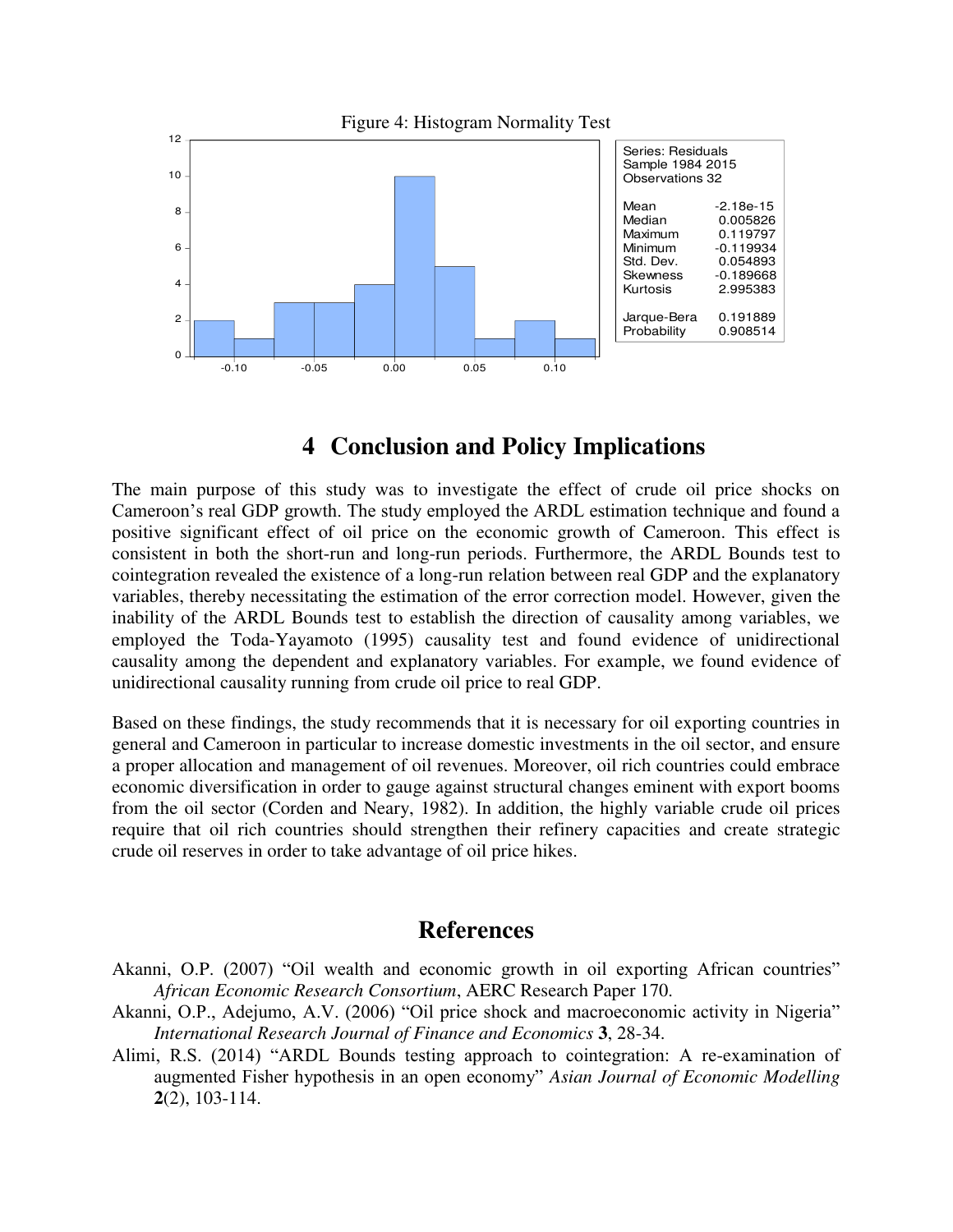- Auty, R.M. (1993) "Sustaining development *in the* mineral economies*: the* resource curse thesis" *Routledge*: London.
- Avom, D., Miamo, W.C., Achuo, E.D., Dinga, G.D. (2019) "The employment and economic growth nexus in Cameroon: an autoregressive distributed lag approach" *Journal of Economics & Management Sciences* **1**(2), 158-174.
- Bardini, C. (1997) "Without coal in the age of steam: a factor-endowment explanation of the Italian industrial lag before World War I" *Journal of Economic History*, **57**, 633-653.
- Benli, M., Altintas, H., Kaplan, M. (2019) "Asymmetric effect of oil prices on economic growth: Evidence from Turkey" *Bilecik Şeyh Edebali University Journal of Social Sciences Institute* **4**(1), 266-279.
- Besso, C.R., Pamen, E.P. (2017) "Oil price shock and economic growth: Experience of CEMAC countries" *Theoretical and Practical Research in the Economic Fields* **8**(1), 5-18.
- BP. (2019) British Petroleum Statistical Review of World Energy June 2019. [http://www.bp.com/statisticalreview.](http://www.bp.com/statisticalreview)
- Carmignani, F., Avom, D. (2010) "The social development effect of primary commodity export dependence" *Ecological Economics* **10**(2), 317-330.
- Corden, W.M., Neary, J. P. (1982) "Booming sector and de-industrialisation in a small open economy" *The economic journal* **92**(368), 825-848.
- Cossé, M.S. (2006) "*Strengthening Transparency in the Oil Sector in Cameroon: Why Does It Matter?*" International Monetary Fund.
- De Long, J.B., Williamson, J.G. (1994) "Natural resources and convergence in the nineteenth and twentieth centuries" Harvard University.
- Deaton, A. (1999) "Commodity prices and growth in Africa" *Journal of Economic Perspectives* **13**(3), 23-40.
- Forgha, N.G., Sama, M.C., Achuo, E.D. (2015) "Petroleum products price fluctuations and economic growth in Cameroon" *Growth* **2**(2), 30-40.
- Forgha, N.G., Vukenkeng, A., Aquilas, N. (2013) "Natural resource abundance and economic growth: the Cameroon Experience" *African Journal of Social Sciences* **5**(3), 78-90.
- Hamilton, J. (1983) "Oil and the macroeconomy since World War II" *Journal of Political Economy* **96**, 593-617.
- Hooker, C. (1986) "Effects of oil price and exchange rate variations on government revenue in China" *Journal of Economics* **2**(1), 2-3.
- Ibrahim, T. (2018) "Oil price fluctuation and aggregate output performance in Nigeria" Munich Personal RePEc Archive, MPRA Paper No. 88636.
- Johansen, S. (1991) "Estimation and hypothesis testing of cointegrating vectors in Gaussian vector autoregressive models" *Econometrica* **59**, 1551-1580.
- Khan, G., Kiani, A., Ahmed, A.M. (2017) "Globalization, endogenous oil price shocks and Chinese economic activity" *The Lahore Journal of Economics* **22**(2), 39–64.
- Lee, K.S., Ratti, R.A. (1995) "Oil shocks and the macro-economy: the role of price Variability" *The Energy Journal* **16**(4), 39–56.
- Mankiw, N.G., Romer, D., Weil, D.N. (1992) "A contribution to the empirics of economic growth" *The Quarterly Journal of Economics* **107**(2), 407-437.
- Mark, G., Olsen, T., Mysen, Y. (1994) "Impact of oil price variation on the growth prospects of African economies" *African Economic Writer's Publication* **2**(5), 80-83.
- Mesagan, E.P., Alimi, O.Y., Adebiyi, K.A. (2018) "Population growth, energy use, crude oil price, and the Nigerian economy" *Economic Studies* **27**(2), 115-132.